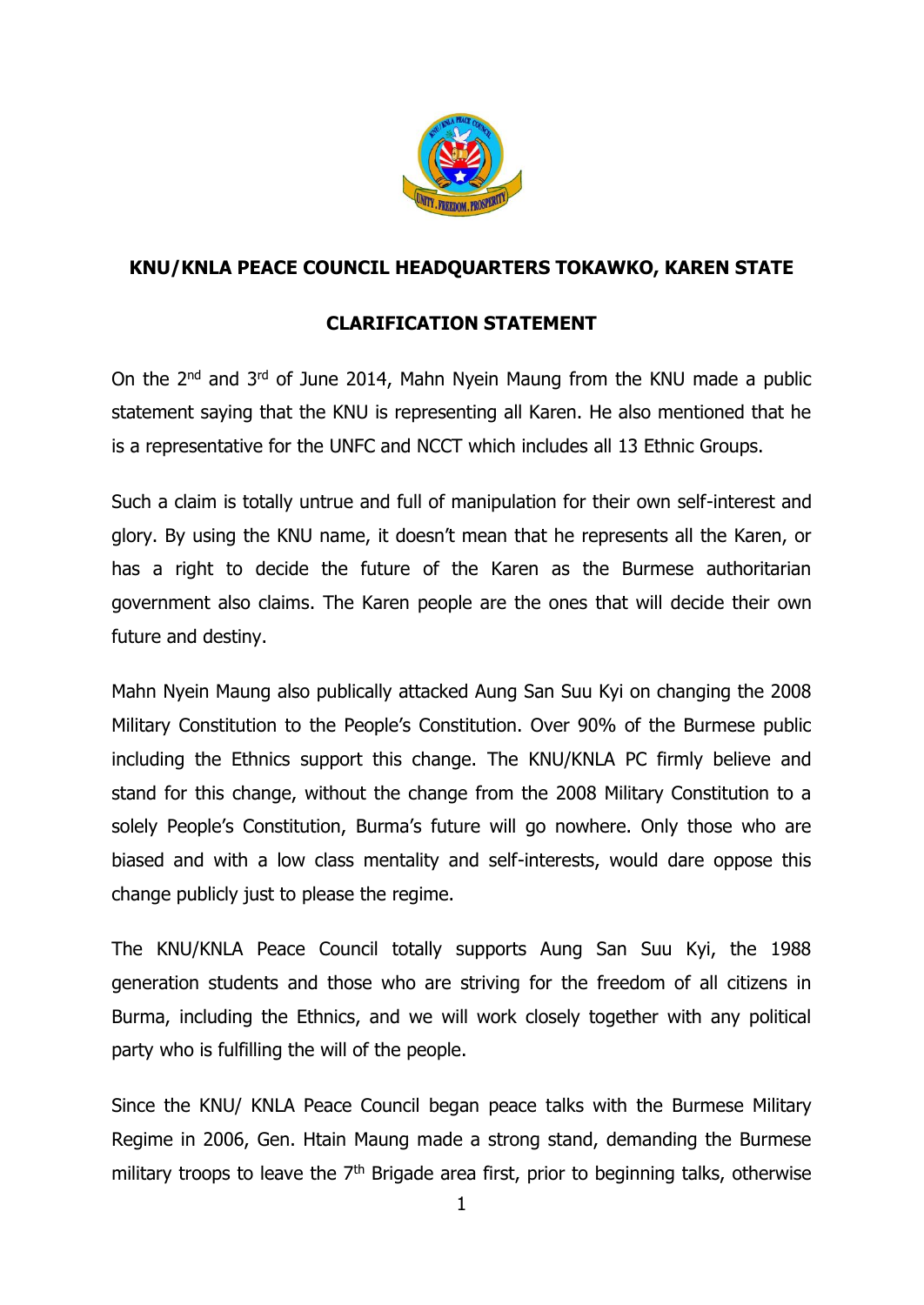he would not be willing to talk. This took two weeks of confrontations and negotiation. Gen Ler Moo and Gen Htain Maing, including Dr. Timothy, made certain that all the Burmese troops left from the  $7<sup>th</sup>$  Brigade area before they commenced peace talks in Yangon. The late Gen. Bo Mya's son, Gen. Nerdah Mya was aware and can testify of the whole process of tough stand-off in negotiations with the Burmese during that time.

The 7th Brigade led by Gen Htaing Maung, Gen Ler Moo and Dr. Timothy strategized three things before engaging in talks with the Burmese:

- 1. Regaining of our land
- 2. Karen Soldiers to live among the Karen people, to secure a peaceful purpose and environment
- 3. Karen State must be ruled by Karen not Burmese.

Under these 3 conditions we made a peace dialogue with the Burmese Military Regime for the stability of the Karen by peaceful means.

The KNU/KNLA PC will oppose any corrupt so- called Karen leaders who sell the future of our own Karen into the hands of the oppressive Burmese authoritarian government in the name of peace.

Peace is simple. True peace comes with common sense and with sincerity, prioritizing in the interests of the people. What we are seeing in this 'friendship' previously addressed is the total opposite, with inviting the enemies to invade the Karen land to build the future of our Karen, which does not result in true peace. We want true peace which comes with freedom and dignity for our people, to be respected in their own identity and landscape. Look at the example and past experience that we have mentioned above. Our Karen and all the Ethnic nationalities are traumatized by the Burmese war crime activities and their authoritarian rule for more than 60 years. We cannot sell our Karen future into the hands of the Burmese authoritarian government.

2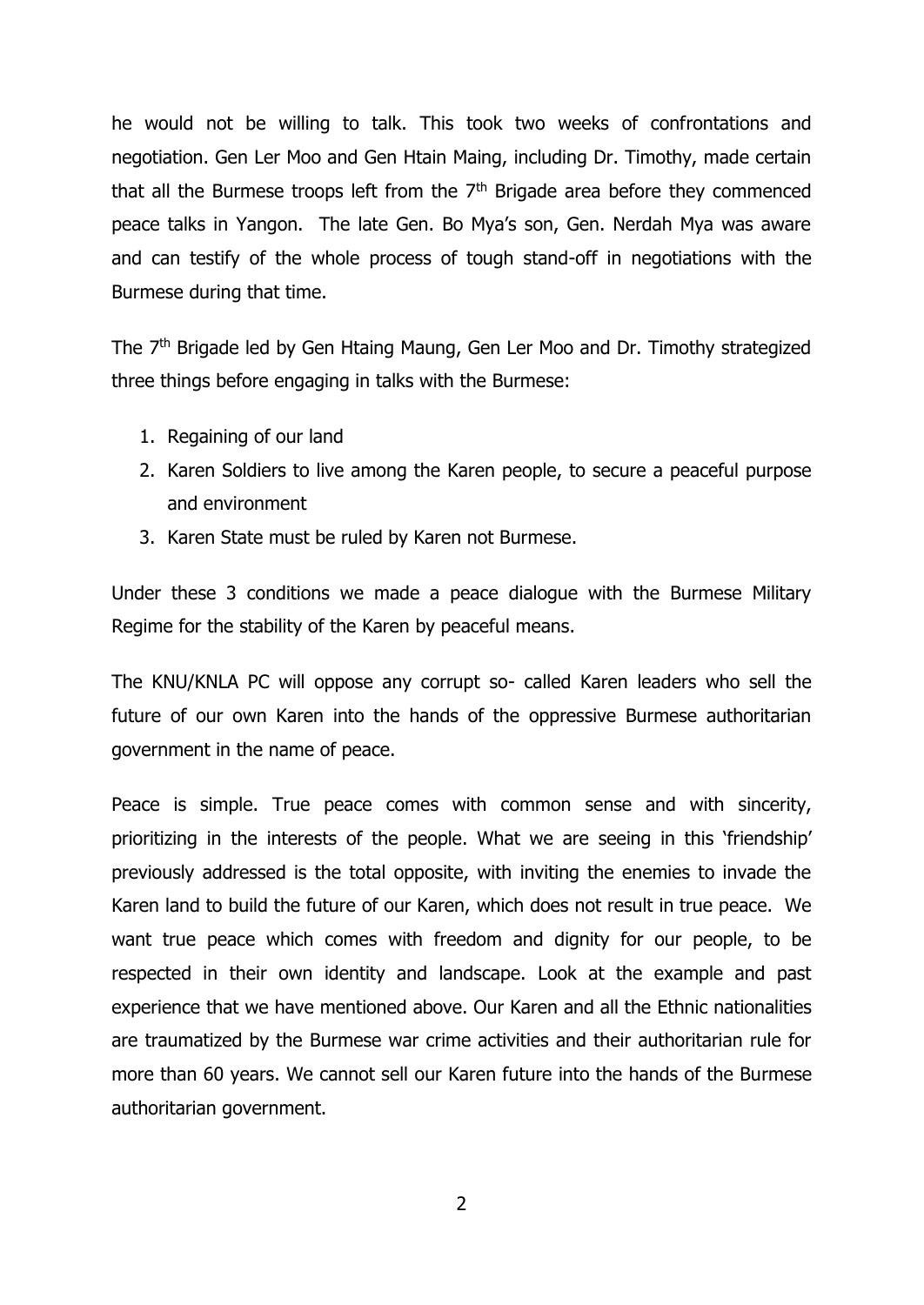The KNU/KNLA Peace Council will unite and work only with those who serve the interests of our own Karen for peace, freedom and prosperity.

It is so shameful to see these corrupt leaders taking photos with the Burmese President or Army Chief Min Aung Hlain and handing over our Karen future. While our Karen are still suffering and their future still bleak. Trust and Friendship with Burmese Authoritarians is not first the first image to portray. Showing respect for each ethnic identity and landscape and not to overrun each other but to live in peace is the first impression that needs to be presented. Being friends with our former enemies is not meaningful or impressive for our Karen. What is meaningful and impressive for our Karen is freedom from Burmese Military Oppression, Karen country run by Karen and freedom to express our own Karen identity.

Trust has to be earned by the showing of their sincerity in removing all the military troops, military activities and authoritarian hostile activities from the Karen and all the Ethnic areas.

When the KNU/KNLA Peace Council made peace dialogue with the Burmese they had the Burmese Military removed from Karen areas, but when the KNU made peace dialogue with the Burmese they not only brought back Burmese Military into Karen areas but also have now allowed them to go further into areas that they had not been before.

If this small group KNU leaders continue as they are doing now, bringing the Burmese military into the Karen areas - it is similar to the Jews being betrayed into the hands of Hitler. They may not realize that their actions are selling the bones of their Karen Revolutionaries into the hands of the Burmese. All we want is, to not allow hostile authorities to come and disturb the peaceful living of our people and their areas.

Let our people live in peace and security and build a future of their own.

We wrote a letter to the KNU leaders advising them not to rush into talks with the Burmese first but to put priority on the unity within the Karen such as between the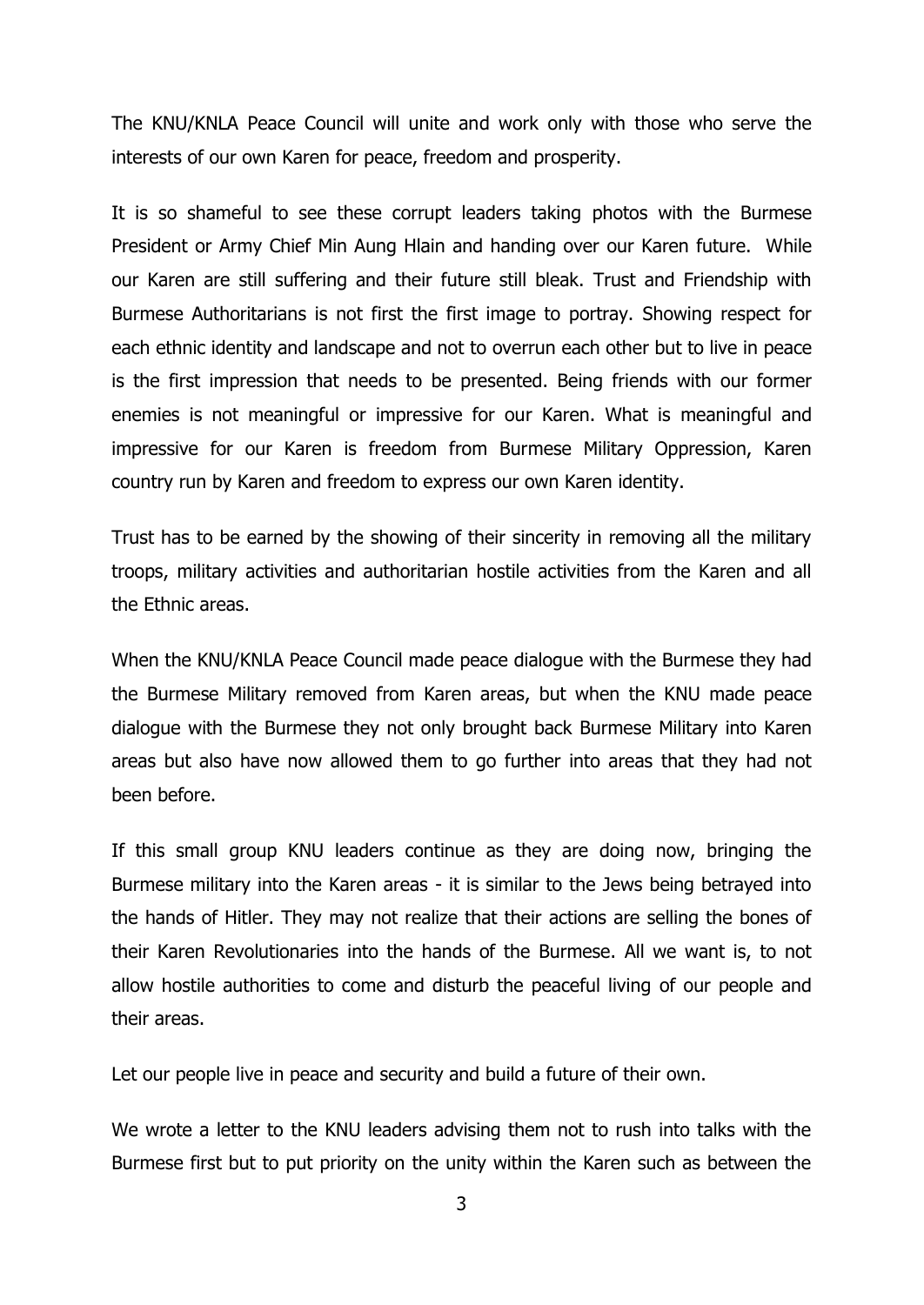DKBA, KNU/KNLA Peace Council and the KNU, then, go as one unified team to talk to the regime. But they disregarded this and went ahead anyway, jumping in first as a lone cannon to talk with the Burmese regime and it seemed like for them to unite with the Burmese was more important to them than unity among the Karen.

Another issue that is bothering us very much is that these corrupt KNU leaders are saying that "political problems must be solved by political means" which is totally wrong. A political problem is as simple as "you go out and I come in to take your seat".

For the Karen and all the other Ethnics, conflict didn't start as a political issue. It started by the Myanmar race wanting to dominate and trying to colonize all the Ethnic states through ethnic cleansing and genocide against Ethnic nationalities. Civil war and conflict with the country started as a national issue. Without solving this as a national issue and regaining the right to remain in their identity and be shown respect of landscape, which is a basic and fundamental issue - there won't be any peace and stability in Burma.

But what these KNU leaders are doing is totally wrong, they are emphasizing on political dialogue just for their own position and power and completely ignoring the basic fundamental rights of the Karen and all the Ethnic nationality issues.

The Burmese agenda from the very beginning was to dominate all the Ethnics and colonize and take over under their Authoritarian rule.

The whole issue comes down to one basic point - leave us alone, leave our Karen alone, leave our Ethnics alone as we are sick and tired of their violent and authoritarian rule - if we can achieve that, then there will be peace in Burma.

The KNU/KNLA Peace Council and DKBA and other Karen groups including KNU leaders who are patriotic for the freedom of our Karen will not allow our future to be sold into the hands of the Burmese authoritarian rule. In other words, we do not agree with the behavior and the motive of these few KNU leaders, who are friendly and associating with the Burmese authoritarian rulers for their own self-interest. This